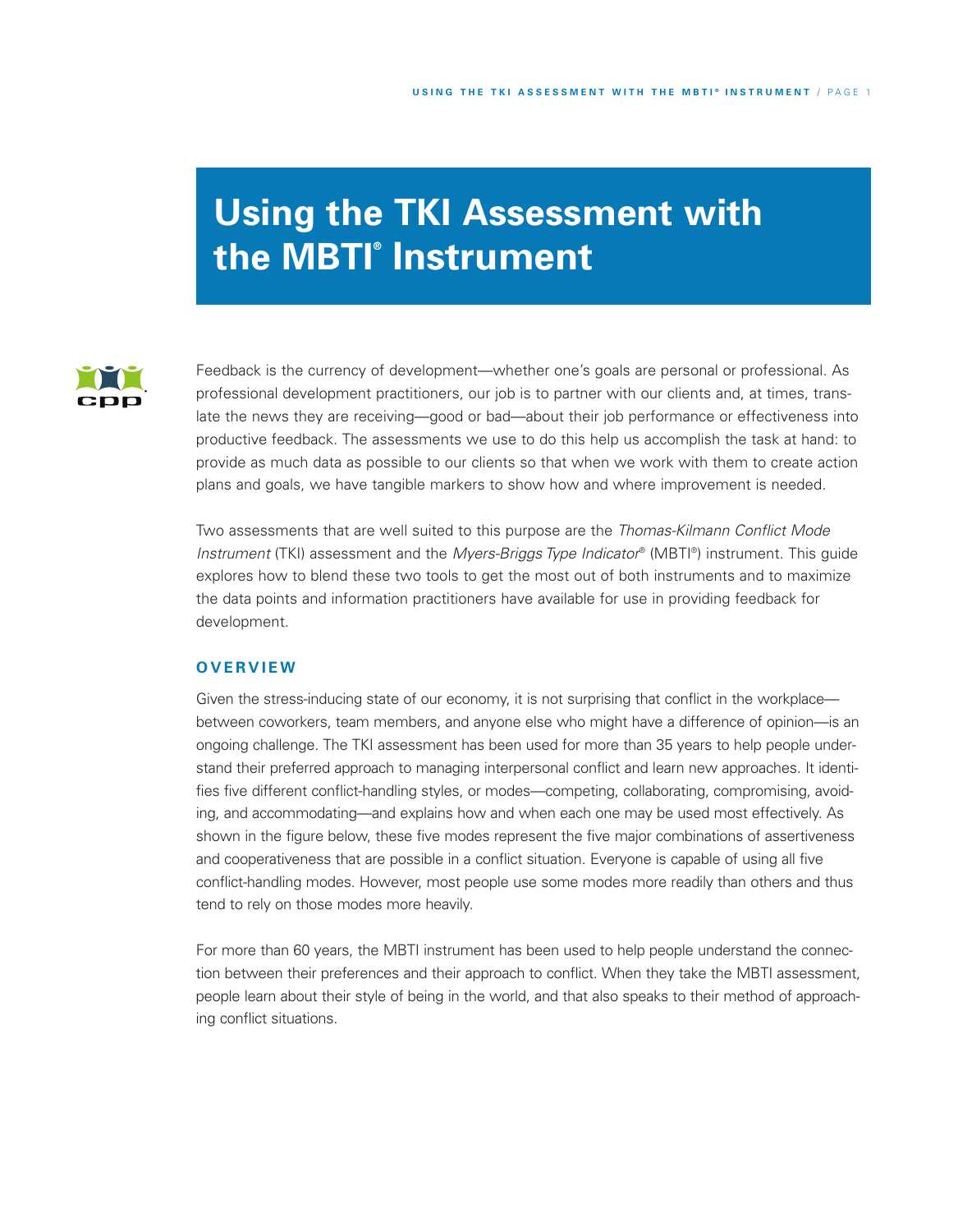

## **MBTI<sup>®</sup> PREFERENCES AND TKI CONFLICT MODES**

Let's take a look at the interplay between the MBTI preferences and the TKI conflict modes. The four preference dichotomies of the MBTI instrument relate to four key questions:

- How do you get your energy and refuel? (Extraversion or Introversion)
- How do you take in information? (Sensing or Intuition)
- How do you make decisions? (Thinking or Feeling)
- How do you orient and organize yourself in the world? (Judging or Perceiving)

Each of these questions is answered toward one pole or the other of its corresponding dichotomy, with varying degrees of clarity. We can combine the answers to these questions (i.e., a person's preferences) with what we might expect within the TKI conflict modes. The chart below details how each preference might look within each conflict mode.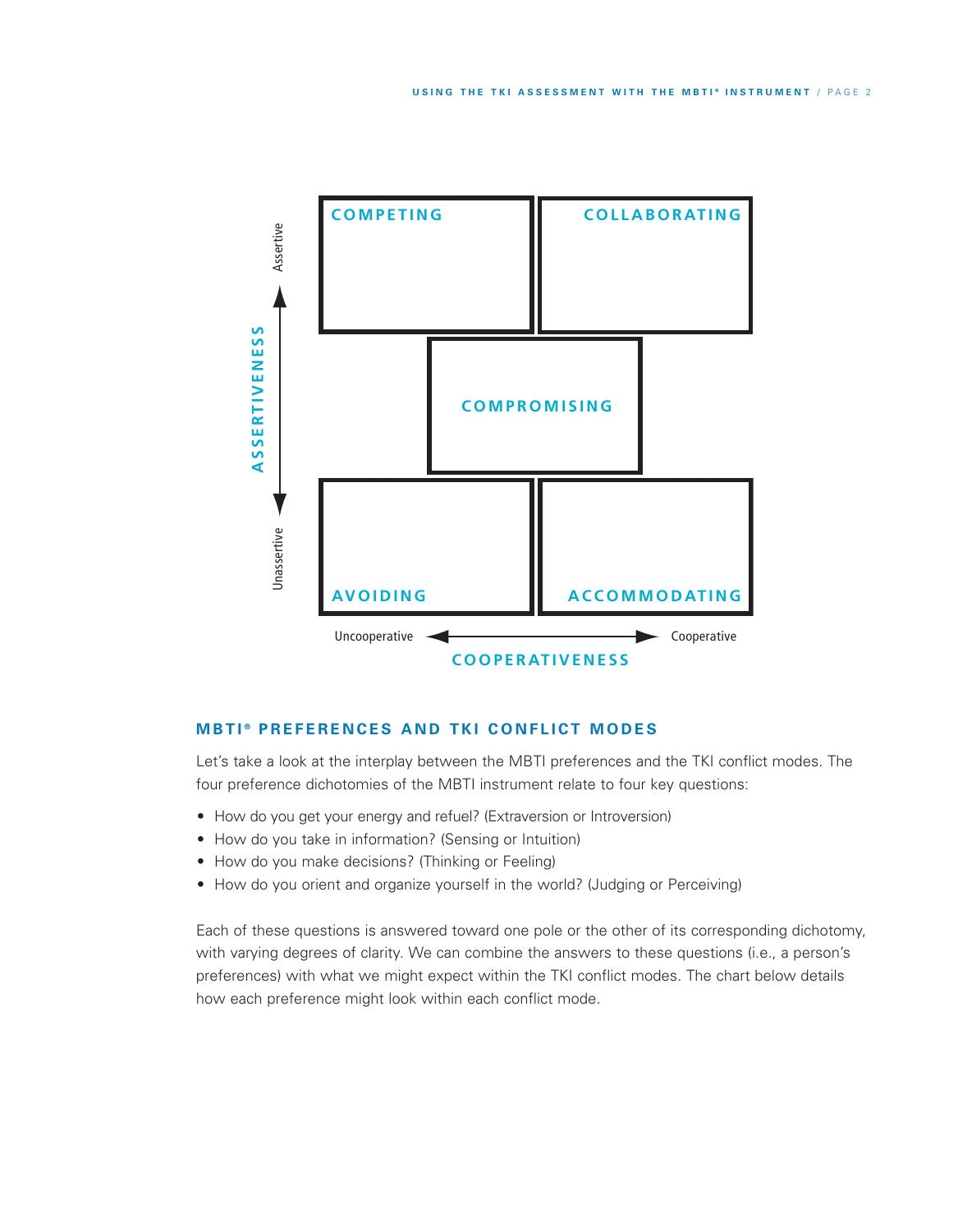| <b>Competing and Energy</b>                                                           |                                                                            |  |  |
|---------------------------------------------------------------------------------------|----------------------------------------------------------------------------|--|--|
| <b>People who prefer Extraversion</b>                                                 | <b>People who prefer Introversion</b>                                      |  |  |
| Need to be heard                                                                      | Take time to formulate their perspective                                   |  |  |
| May talk over others                                                                  | May prefer e-mail to phone or face-to-face discussion                      |  |  |
| May interrupt to get their point across                                               | Present ideas that are likely well thought out                             |  |  |
| May move quickly from one point to the next                                           | May be persuasive in getting their point across                            |  |  |
| May not leave space for other points to be made                                       | May be frustrated with Extraverts who want to talk things<br>out in person |  |  |
|                                                                                       | <b>Competing and Information</b>                                           |  |  |
| <b>People who prefer Sensing</b>                                                      | <b>People who prefer Intuition</b>                                         |  |  |
| Use specific points to strengthen their argument                                      | Want to focus on the big picture                                           |  |  |
| Prefer an exact approach with precise information                                     | Want to explore implications of the conflict                               |  |  |
| Refer to multiple sources of tangible data                                            | Want to show that their perspective is better and makes<br>more sense      |  |  |
| Present ideas in a step-by-step way                                                   | Want to explore new ways of understanding the conflict                     |  |  |
| May feel Intuitive types' arguments lack practicality                                 | May get overwhelmed with too many details or specifics                     |  |  |
| <b>Competing and Decisions</b>                                                        |                                                                            |  |  |
| <b>People who prefer Thinking</b>                                                     | <b>People who prefer Feeling</b>                                           |  |  |
| Want to show why their perspective is logical, clear,<br>and right                    | Usually will want to end the conflict as soon as possible                  |  |  |
| Focus on the bottom line                                                              | Are interested in fighting for the people involved                         |  |  |
| May be aggressive in getting their ideas across                                       | Advocate to be heard and considered                                        |  |  |
| Attend to the tasks involved rather than the people                                   | May enter conflict because of values or principles                         |  |  |
| May not pay attention to how people will be affected                                  | May focus more on people than on facts                                     |  |  |
| <b>Competing and Orientation</b>                                                      |                                                                            |  |  |
| <b>People who prefer Judging</b>                                                      | <b>People who prefer Perceiving</b>                                        |  |  |
| May push to end conflict quickly                                                      | May enjoy playing the devil's advocate                                     |  |  |
| May not allow time to consider other views                                            | Want to look at the pros and cons for the sake of<br>argument              |  |  |
| May hold rigidly to their position                                                    | Try to be flexible and open, and to encourage change                       |  |  |
| Want to have a plan in place to address the conflict if<br>it will be ongoing         | May want to keep conflict open longer than others think<br>necessary       |  |  |
| May close a conflict without considering that essential<br>information may be missing | Become frustrated by being rushed to make a judgment                       |  |  |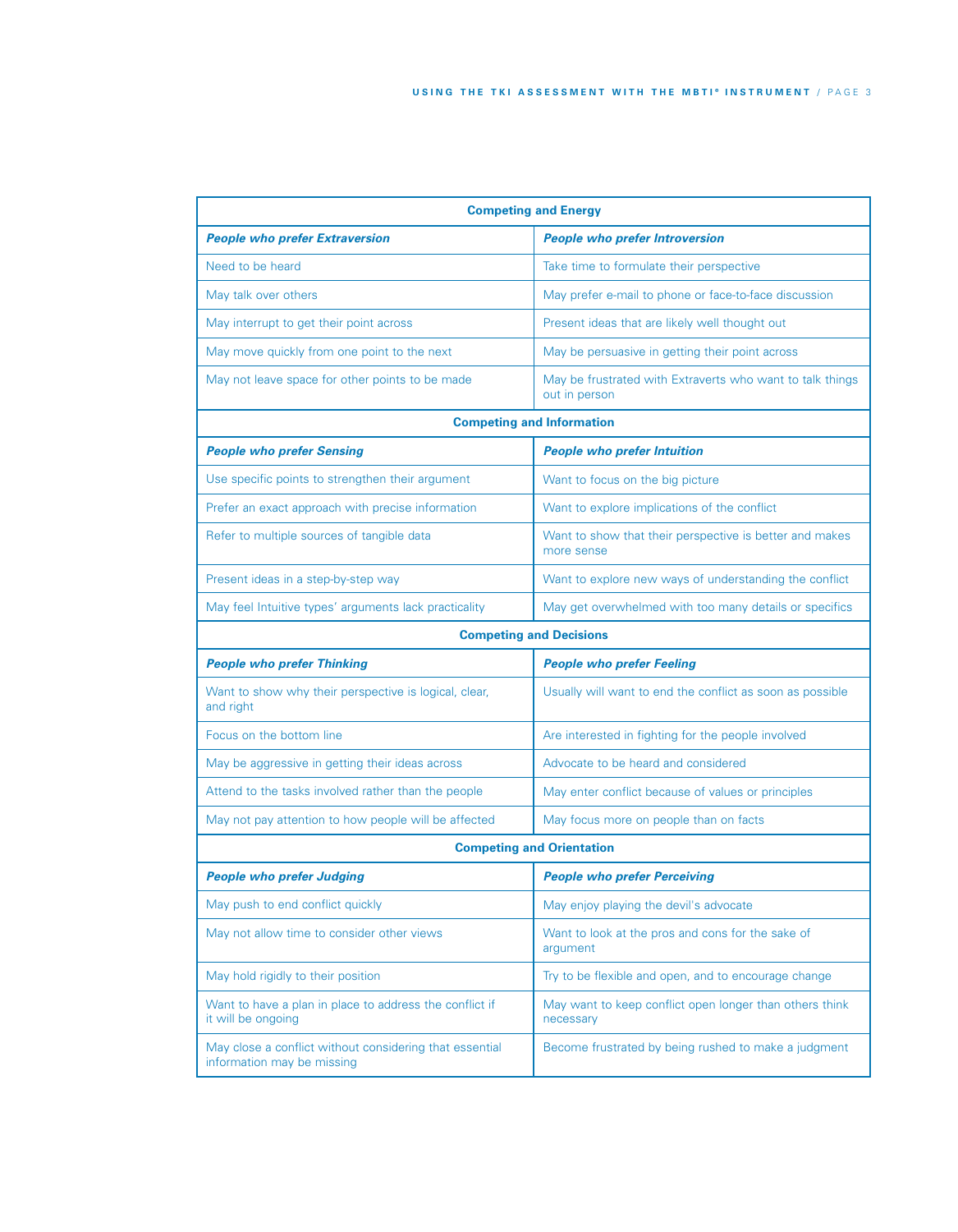| <b>Collaborating and Energy</b>                                                   |                                                                                                  |  |  |
|-----------------------------------------------------------------------------------|--------------------------------------------------------------------------------------------------|--|--|
| <b>People who prefer Extraversion</b>                                             | <b>People who prefer Introversion</b>                                                            |  |  |
| Prefer face-to-face conversations                                                 | Prefer to work alone or behind the scenes                                                        |  |  |
| Like people to "take turns" sharing information                                   | Need time to reflect before addressing ideas from others                                         |  |  |
| May throw out multiple suggestions for discussion                                 | May want to work in smaller rather than larger groups or<br>teams                                |  |  |
| Want to hear ideas from others                                                    | Prefer to work autonomously by dividing up pieces of the<br>conflict to analyze                  |  |  |
| Enjoy the interplay of working with multiple viewpoints<br>and expect quick input | May feel Extraverts invade their space and disrupt their<br>ability to concentrate in the moment |  |  |
|                                                                                   | <b>Collaborating and Information</b>                                                             |  |  |
| <b>People who prefer Sensing</b>                                                  | <b>People who prefer Intuition</b>                                                               |  |  |
| Want to find the best possible outcome that will work                             | Search for themes to help them understand positions of<br>the conflict                           |  |  |
| Like tried-and-true methods of working together                                   | Enjoy the process of brainstorming solutions                                                     |  |  |
| Want to build on previous successful experiences                                  | Are not afraid to take risks and see things differently                                          |  |  |
| Want to dig into as much information and as many<br>sources as possible           | Build on others' ideas                                                                           |  |  |
| May suggest both sides bring a list of concerns                                   | May see questions or challenges from others as not being<br>collaborative                        |  |  |
| May see Intuitive suggestions as unrealistic                                      |                                                                                                  |  |  |
|                                                                                   | <b>Collaborating and Decisions</b>                                                               |  |  |
| <b>People who prefer Thinking</b>                                                 | <b>People who prefer Feeling</b>                                                                 |  |  |
| May become defensive when their points are challenged                             | Work to identify the concerns of both sides                                                      |  |  |
| May push their own agenda more than they listen                                   | Want to find a win-win scenario                                                                  |  |  |
| May be more interested in winning than agreeing                                   | May take negative comments personally                                                            |  |  |
| Prefer to get through issues and move on                                          | Approach the situation trying to be helpful                                                      |  |  |
| May want to move through a conflict quickly if it is<br>personal                  | Keep the needs of people in mind                                                                 |  |  |
|                                                                                   | <b>Collaborating and Orientation</b>                                                             |  |  |
| <b>People who prefer Judging</b>                                                  | <b>People who prefer Perceiving</b>                                                              |  |  |
| May formulate an opinion before hearing all the facts                             | May feel uneasy agreeing because needs may change                                                |  |  |
| Will propose a plan for moving forward                                            | Need space to explore possible avenues for resolution                                            |  |  |
| Want to organize and evaluate options                                             | Want to brainstorm options up to the deadline                                                    |  |  |
| Want to align resolution of conflict with larger goals                            | May feel limited by a plan with too much structure                                               |  |  |
| May become irritated if finding a mutual solution takes<br>too long               | Want flexibility in achieving consensus                                                          |  |  |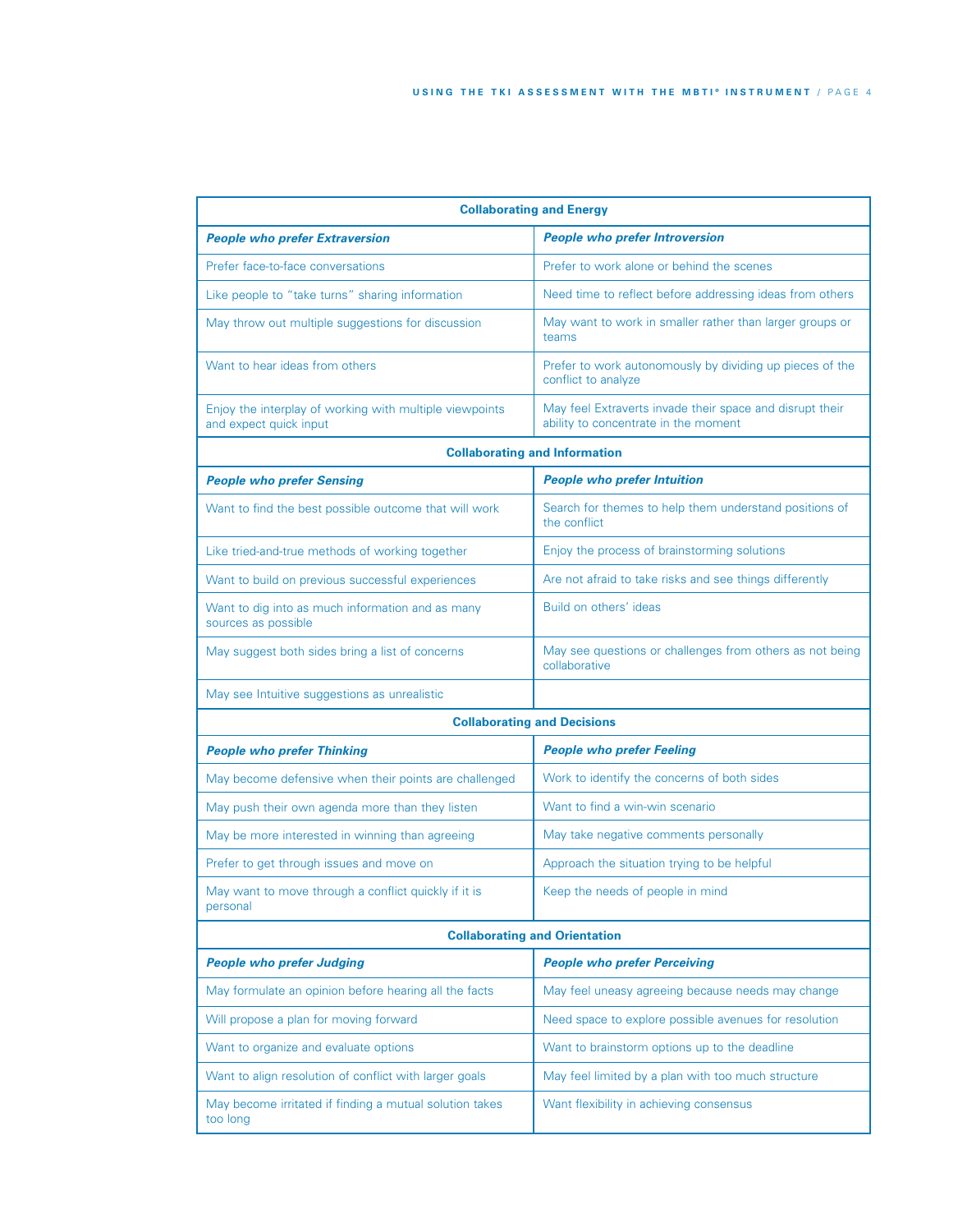| <b>Avoiding and Energy</b>                                                            |                                                                                 |  |  |  |
|---------------------------------------------------------------------------------------|---------------------------------------------------------------------------------|--|--|--|
| <b>People who prefer Extraversion</b>                                                 | <b>People who prefer Introversion</b>                                           |  |  |  |
| May distract from the conflict with unrelated ideas                                   | May not speak up about their position                                           |  |  |  |
| May speak about the conflict with everyone but the<br>people involved                 | May ignore the requests or needs of others                                      |  |  |  |
| May express a need for more time to talk through the<br>meaning of the conflict       | May use the need for processing time as a reason for not<br>engaging            |  |  |  |
| May be less engagedg in the process if the conflict<br>produces stress                | May hope that having no contact will allow the conflict to<br>blow over         |  |  |  |
| May allow the conflict to go on for too long by being<br>unavailable to talk about it | May build up resentment if they have previously not felt<br>heard or considered |  |  |  |
|                                                                                       | <b>Avoiding and Information</b>                                                 |  |  |  |
| <b>People who prefer Sensing</b>                                                      | <b>People who prefer Intuition</b>                                              |  |  |  |
| May experience "analysis paralysis" and get lost in<br>research                       | May get stuck in the brainstorming phase without reach-<br>ing resolution       |  |  |  |
| May replay pieces of the conflict over and over again                                 | May get overwhelmed by the gravity of the conflict                              |  |  |  |
| May feel the solution on the table is not yet perfect or<br>good enough               | May focus on worst-case scenarios rather than productive<br>solutions           |  |  |  |
| May use mistrust of information as a reason for not<br>making a decision              | May have difficulty solidifying their viewpoint or argument                     |  |  |  |
| May feel that options are not solid enough to move<br>forward                         | May feel shot down by questions from Sensing types                              |  |  |  |
| <b>Avoiding and Decisions</b>                                                         |                                                                                 |  |  |  |
| <b>People who prefer Thinking</b>                                                     | <b>People who prefer Feeling</b>                                                |  |  |  |
| May create a logical argument for not moving forward                                  | May find the discomfort of the conflict intolerable                             |  |  |  |
| May stall by spending too much time on agendas and<br>pros-and-cons lists             | May not state their needs in order to end the conflict early                    |  |  |  |
| May create a stalemate by clinging to their position                                  | May be passive-aggressive rather than clear about their<br>position             |  |  |  |
| May avoid conflict altogether if the other party seems<br>unreasonable                | May worry about hurting the other person's feelings                             |  |  |  |
| May have difficulty accepting how they affect others<br>emotionally                   | May feel paralyzed by their emotional experience of the<br>conflict             |  |  |  |
| <b>Avoiding and Orientation</b>                                                       |                                                                                 |  |  |  |
| <b>People who prefer Judging</b>                                                      | <b>People who prefer Perceiving</b>                                             |  |  |  |
| May be confused when too many options are presented                                   | May procrastinate until the problem is solved naturally                         |  |  |  |
| May bow out rather than agree to disagree                                             | May appear relaxed with a state of ambiguity                                    |  |  |  |
| May be stressed without closure                                                       | May want to do what feels good in the moment                                    |  |  |  |
| Are usually decisive and likely will create a rationale for<br>not moving forward     | May camouflage a lack of decisiveness with a flexible<br>approach               |  |  |  |
| May change priorities to artificially create a sense of<br>closure                    | May want to move forward without a resolution                                   |  |  |  |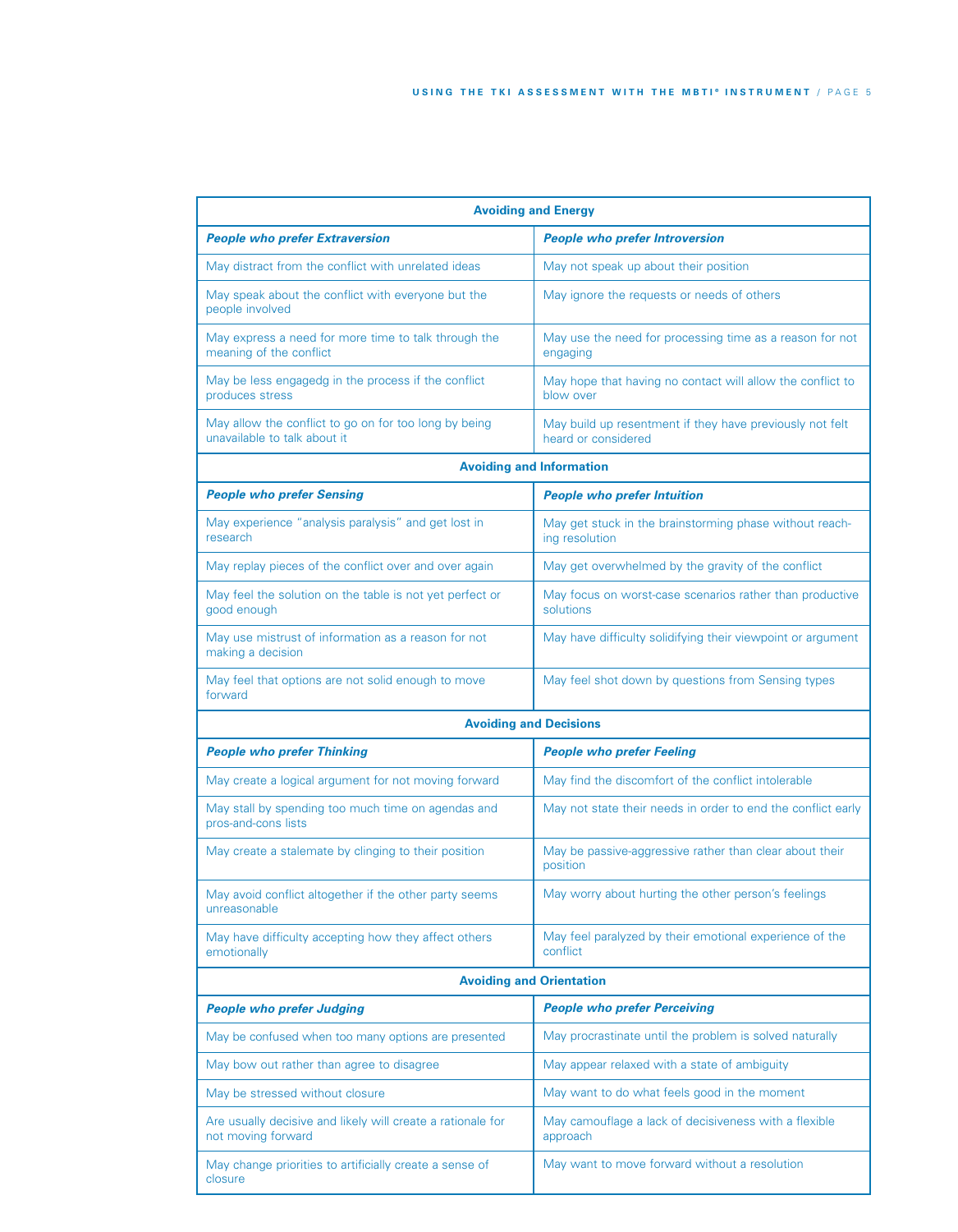| <b>Accommodating and Energy</b>                                                            |                                                                                     |  |  |  |
|--------------------------------------------------------------------------------------------|-------------------------------------------------------------------------------------|--|--|--|
| <b>People who prefer Extraversion</b>                                                      | <b>People who prefer Introversion</b>                                               |  |  |  |
| Seek to express agreement and cooperate                                                    | May use silence as an expression of agreement                                       |  |  |  |
| Want to be seen as a team player                                                           | Tend to show support quietly                                                        |  |  |  |
| May not share their concerns about the conflict                                            | Carefully choose how to give feedback                                               |  |  |  |
| May convince themselves that the popular opinion is the<br>best even if they don't agree   | Don't like having to make a quick decision without time to<br>process               |  |  |  |
| Can be suspicious of Introverts who don't share their<br>perspective                       | Can become resentful if not allowed time to reflect on the<br>best course of action |  |  |  |
|                                                                                            | <b>Accommodating and Information</b>                                                |  |  |  |
| <b>People who prefer Sensing</b>                                                           | <b>People who prefer Intuition</b>                                                  |  |  |  |
| May find information to support ending the conflict                                        | Create options that will enable both sides to feel some-<br>what satisfied          |  |  |  |
| Look for data that build a bridge between arguments                                        | Look for new information that provides consensus                                    |  |  |  |
| Listen for details that reflect common ground between<br>sides of the conflict             | Use their flexibility to sacrifice their needs for the greater<br>good              |  |  |  |
| Need information to be reliable and accurate to move<br>forward                            | May continue to brainstorm even after a solution is<br>reached                      |  |  |  |
| Desire to honor tradition and what has been maintained<br>before                           | Seek to identify key issues and then prioritize the needs<br>of the group           |  |  |  |
|                                                                                            | <b>Accommodating and Decisions</b>                                                  |  |  |  |
| <b>People who prefer Thinking</b>                                                          | <b>People who prefer Feeling</b>                                                    |  |  |  |
| May convince themselves that the conflict is not a priority<br>for them                    | May be passive-aggressive at any point during the conflict                          |  |  |  |
| Consider their agreement a charitable act to others                                        | Have difficulty sharing concerns they know will not be<br>addressed                 |  |  |  |
| Will remind people of their option to choose even when<br>they sacrifice their needs       | See themselves as working toward the greater good                                   |  |  |  |
| Try to not see yielding as giving up or losing                                             | Are relieved to end the discomfort of being in a conflict                           |  |  |  |
| Are satisfied if the decision to move forward makes<br>sense, even if they disagree        | Work to show compassion for other people's perspectives                             |  |  |  |
| <b>Accommodating and Orientation</b>                                                       |                                                                                     |  |  |  |
| <b>People who prefer Judging</b>                                                           | <b>People who prefer Perceiving</b>                                                 |  |  |  |
| Use structure and planning as a means of collaborating                                     | Demonstrate their flexibility by adjusting to others                                |  |  |  |
| Are courteous and aware of others' needs, and thus<br>prepare their schedules in advance   | Want to hear all perspectives before making a decision                              |  |  |  |
| May end an argument or disagreement just to get closure                                    | See making an effort to cooperate as being open to change                           |  |  |  |
| Believe their methods allow others to be involved in their<br>projects                     | Are present in the moment and assess best possible<br>options                       |  |  |  |
| May yield on issues that are less important to them for<br>the sake of reaching resolution | May give in for now, knowing that things will likely change<br>down the road        |  |  |  |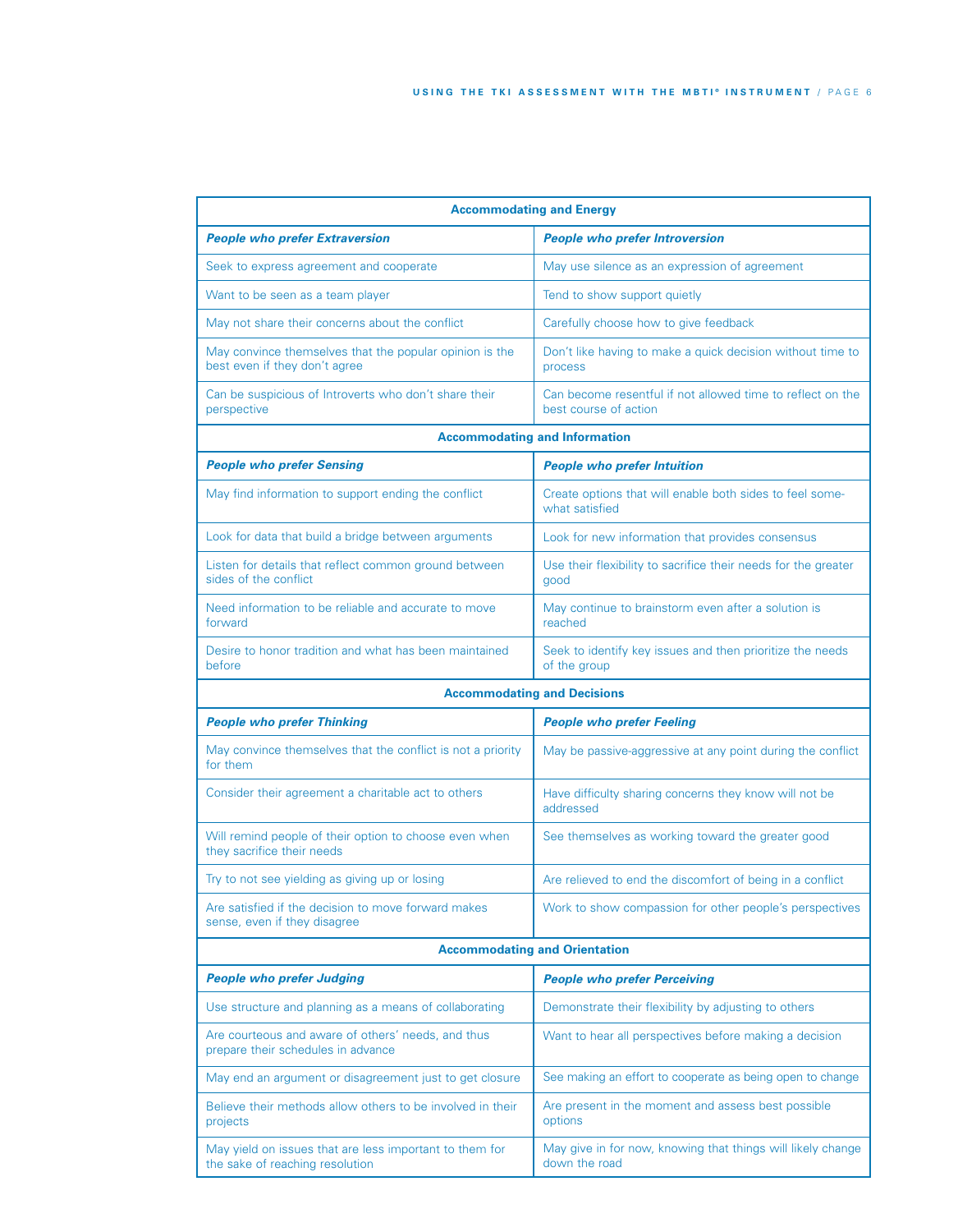| <b>Compromising and Energy</b>                                                             |                                                                                       |  |  |  |
|--------------------------------------------------------------------------------------------|---------------------------------------------------------------------------------------|--|--|--|
| <b>People who prefer Extraversion</b>                                                      | <b>People who prefer Introversion</b>                                                 |  |  |  |
| May shout out multiple solutions quickly when brain-<br>storming or during a meeting       | Prefer to see "deal breakers" in writing before meeting<br>in person                  |  |  |  |
| Attempt to bargain by offering various perspectives and<br>options                         | Desire equal time during a dialogue                                                   |  |  |  |
| State their case and the elements they are least likely to<br>give up                      | May not fight for airtime when many people are speaking<br>at once                    |  |  |  |
| Use a rapid pace to identify the main issues quickly                                       | Are likely to share only their most important points or needs                         |  |  |  |
| May become frustrated if Introverts need more time to<br>formulate their opinions          | Should not be seen as agreeing just because they haven't<br>spoken up                 |  |  |  |
|                                                                                            | <b>Compromising and Information</b>                                                   |  |  |  |
| <b>People who prefer Sensing</b>                                                           | <b>People who prefer Intuition</b>                                                    |  |  |  |
| Shoot for the solution that makes the most logical sense                                   | Tend to challenge ideas to fit into the larger scope of the<br>conflict               |  |  |  |
| Look to maintain the status quo                                                            | Need to understand the vision of what the solution will do                            |  |  |  |
| May be persistent in stating their case                                                    | Innovate to find a positive middle ground                                             |  |  |  |
| Need to see how the solution will be implemented                                           | Consider numerous possibilities before landing on a solution                          |  |  |  |
| Will expect certain standards to be met before any<br>compromise is made                   | Want to keep things moving toward exploring shared ideas                              |  |  |  |
|                                                                                            | <b>Compromising and Decisions</b>                                                     |  |  |  |
| <b>People who prefer Thinking</b>                                                          | <b>People who prefer Feeling</b>                                                      |  |  |  |
| May have difficulty giving up pieces of their argument                                     | Want both parties to leave happy with the outcome                                     |  |  |  |
| Are not usually the first to sacrifice what they want or need                              | Desire to find mutually agreed upon solutions quickly                                 |  |  |  |
| Will push for their priorities to be satisfied before consid-<br>ering the needs of others | Are willing to split the difference in hopes of reaching a<br>resolution more quickly |  |  |  |
| Are likely to move on and not look back after a decision<br>is made                        | Appreciate efforts to consider their feelings and<br>perspective                      |  |  |  |
| May think expending too much effort on people's feelings<br>is a waste of time             | May hold a grudge if they feel unheard or bulldozed                                   |  |  |  |
| <b>Compromising and Orientation</b>                                                        |                                                                                       |  |  |  |
| <b>People who prefer Judging</b>                                                           | <b>People who prefer Perceiving</b>                                                   |  |  |  |
| Find relief when a solution is reached quickly                                             | Want freedom to choose which aspects of the conflict to<br>focus on                   |  |  |  |
| Are comfortable making decisions without complete or<br>thorough investigation             | Resent it when people are overly task oriented or drive<br>too hard toward closure    |  |  |  |
| Expect follow-through once a decision is made                                              | Will rebel in the face of rigidity                                                    |  |  |  |
| Want a plan that honors both perspectives                                                  | Prefer to keep options open                                                           |  |  |  |
| Will organize their thoughts to assess best ideas swiftly                                  | May change their mind and priorities mid-discussion                                   |  |  |  |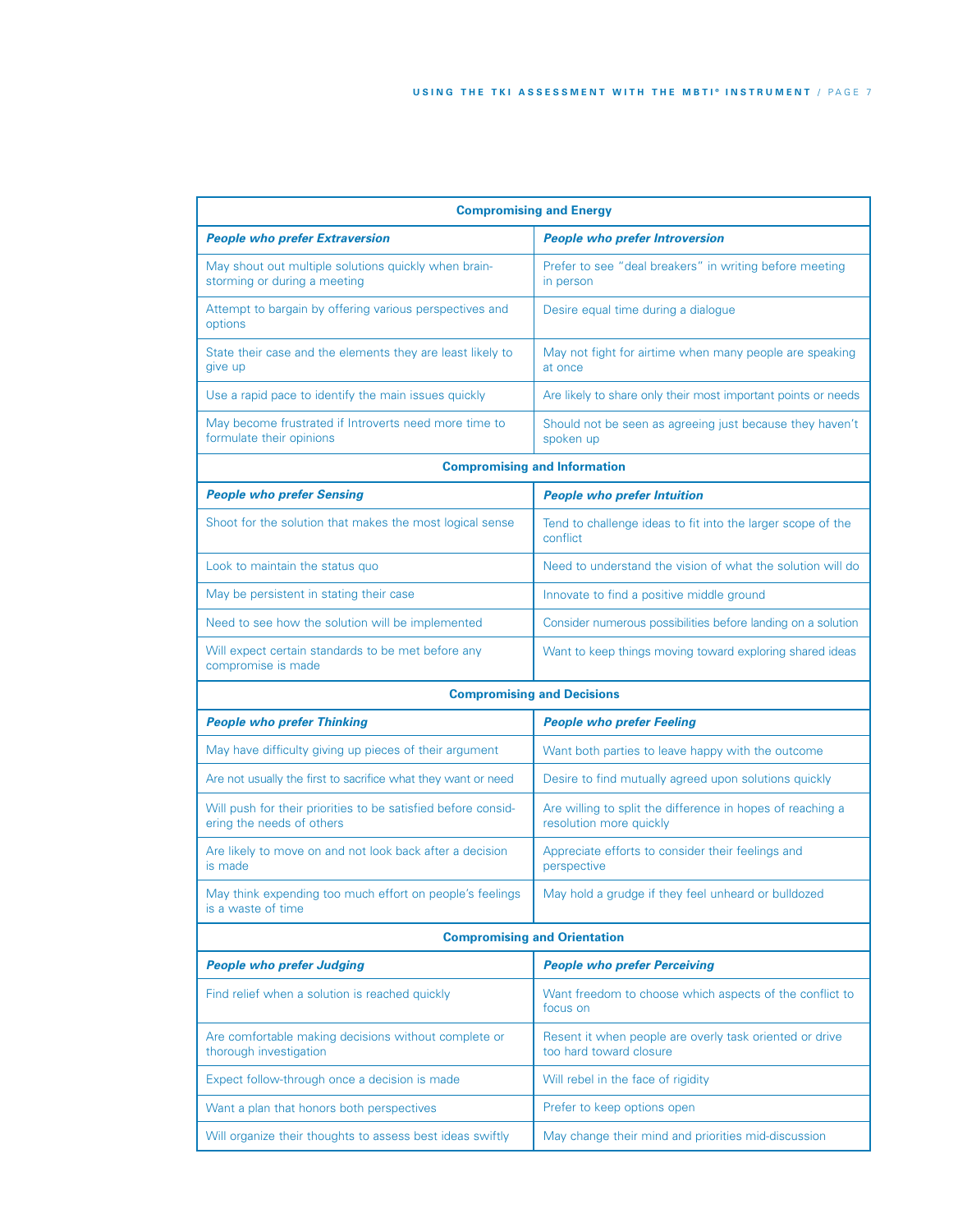#### THE ROLE OF TYPE DYNAMICS IN CONFLICT MANAGEMENT

We must also consider the role of type dynamics in the way individuals approach conflict. As a review, type dynamics looks at four functions:

- 1. **Dominant**—the function people feel most natural using and thus rely on most of the time
- 2. **Auxiliary**—supports the dominant function, like a wingperson who sweeps in to make sure that what needs to happen will happen
- 3. **Tertiary**—balances the auxiliary function
- 4. **Inferior**—largely unconscious; tends to surface when people are experiencing stress or when things in their life are not balanced

## **The Grip Experience**

Type dynamics dictates that the functions operate in the order listed above (i.e., 1, 2, 3, 4) when life is going as expected and people are doing well. However, when conflict arises, the resulting stress may put people "in the grip" of their inferior function. At that point they begin to rely on their inferior (largely unconscious) function rather than their dominant function. In addition, a person who typically prefers Extraversion now becomes temporarily Introverted, and vice-versa. Another consideration is that, for some people, entering a conflict almost instantaneously sends them into a "grip" experience and the use of their inferior function. It is important that individuals keep this in mind during a conflict and remind themselves that the people involved may not be operating from their dominant function and therefore may not be using the best parts of themselves or their best judgment.

The grip experience can also play a role in an individual's use of the TKI conflict modes. Just as people have a preferred conflict mode that they are most comfortable with and use most often, they have less preferred and possibly less comfortable modes. When they are in the grip of stress, they may lean on their preferred conflict mode, even if it does not suit the situation at hand, because it feels more comfortable than using a less familiar mode. The key to using the TKI conflict modes effectively is learning to recognize and apply the optimal mode—preferred or not—in a given situation. However, when people are in the grip, they may not have the resources to choose the best possible TKI mode with which to deal with the current conflict.

## **MBTI<sup>®</sup>** Function Pairs and TKI Conflict Modes

Now let's look at how the function pairs—the two middle letters of each type—can help us understand more about people's approach to conflict. Examining the MBTI function pairs in conjunction with the TKI conflict modes presents useful information about how conflict is created, managed, and resolved.

First, we can explore some typical conflict triggers in the workplace for people with each of the function pairs.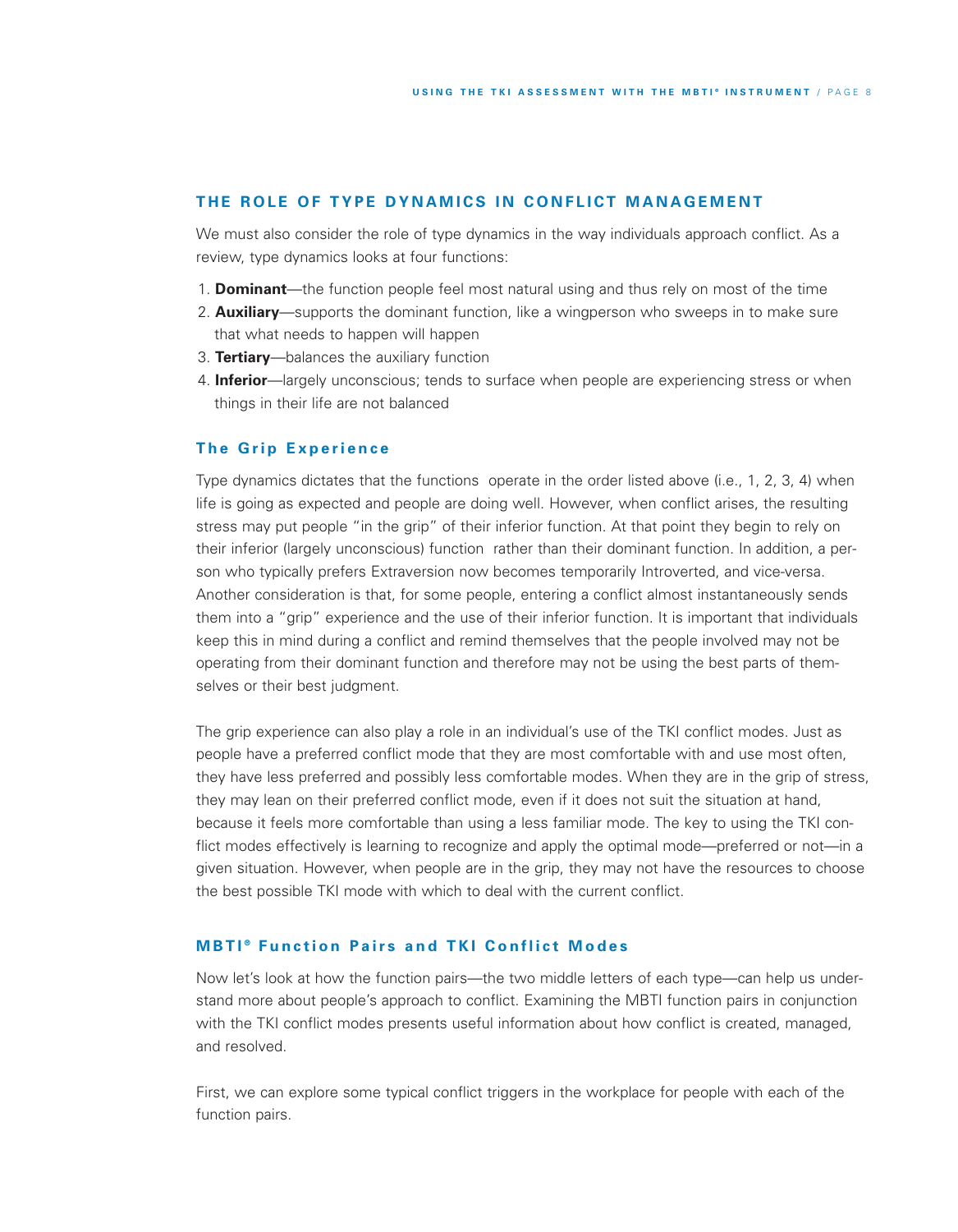- **STs** experience conflict when an established process is ignored or people don't follow protocol. STs want people to approach their work methodically, accurately, and thoroughly.
- **SFs** experience conflict when people are overly critical of them or impersonal in their approach. Relationships are important to SFs, and they do what they do in the service of people. When others do not step up to do their part, SFs will, albeit reluctantly, stand up to advocate for people who will be affected by it.
- **NFs** desire harmony above all else, but will be the first people to jump into a conflict when others disregard their values or principles. NFs serve to empower and inspire others by the work they do and feel resentful when people get in the way of their accomplishing this effectively.
- **NTs** experience conflict whenever someone questions their competence. They pride themselves on their vast fund of knowledge and will enter the ring with anyone who doubts that they are an expert in their area.

| <b>Conflict Mode</b> | <b>STs</b>                                           | <b>SFs</b>                                             | <b>NFs</b>                                            | <b>NTs</b>                              |
|----------------------|------------------------------------------------------|--------------------------------------------------------|-------------------------------------------------------|-----------------------------------------|
| Competing            | Stress specific facts                                | Consider the impact on                                 | Strive to help people                                 | Innovate to make                        |
|                      | as vital                                             | people tremendous                                      | grow                                                  | systems better                          |
| Collaborating        | Collect a wealth of                                  | Want to serve people                                   | <b>Ultimately seek</b>                                | Brainstorm for the best                 |
|                      | information                                          | on both sides accurately                               | harmony                                               | possible solution                       |
| Compromising         | Use data to justify<br>important positions           | Believe everyone can<br>benefit if facts are<br>shared | Want to understand<br>the concerns of both<br>parties | Will split the difference<br>to be fair |
| Avoiding             | Resist change that                                   | Don't want to hurt                                     | Hope the issue will                                   | May rebel if they don't                 |
|                      | lacks meaning                                        | anyone's feelings                                      | blow over                                             | get their way                           |
| Accommodating        | Will yield in the ab-<br>sence of supporting<br>data | Will change first if more<br>people will benefit       | Will agree to take one<br>for the team                | Will lose the battle to<br>win the war  |

The chart below summarizes the interaction of the MBTI function pairs and the TKI conflict modes.

## **C O N F L IC T M O D ES A N D TY P E F L E X I N G**

In a conflict situation, the question of what people value and what they are willing to do to preserve what they value comes into play. Most people will keep what they value top of mind when entering into a conflict with others. There is some overlap between the TKI and MBTI tools in this area.

## **C o m p e ti n g**

People who tend to use the competing mode to deal with conflict value asserting their position, sometimes even at the expense of preserving relationships. They will go to great lengths to justify their position and even their behavior during the conflict. For them, the debate may actually be enjoyable at times, and being right or winning may be their ultimate goal. Even if people don't verify as a Thinking type on the MBTI assessment, it is likely that they flex their preference to Thinking when they use the competing mode. This works well when a decision needs to be made quickly, or when a group is unable to make a clear decision.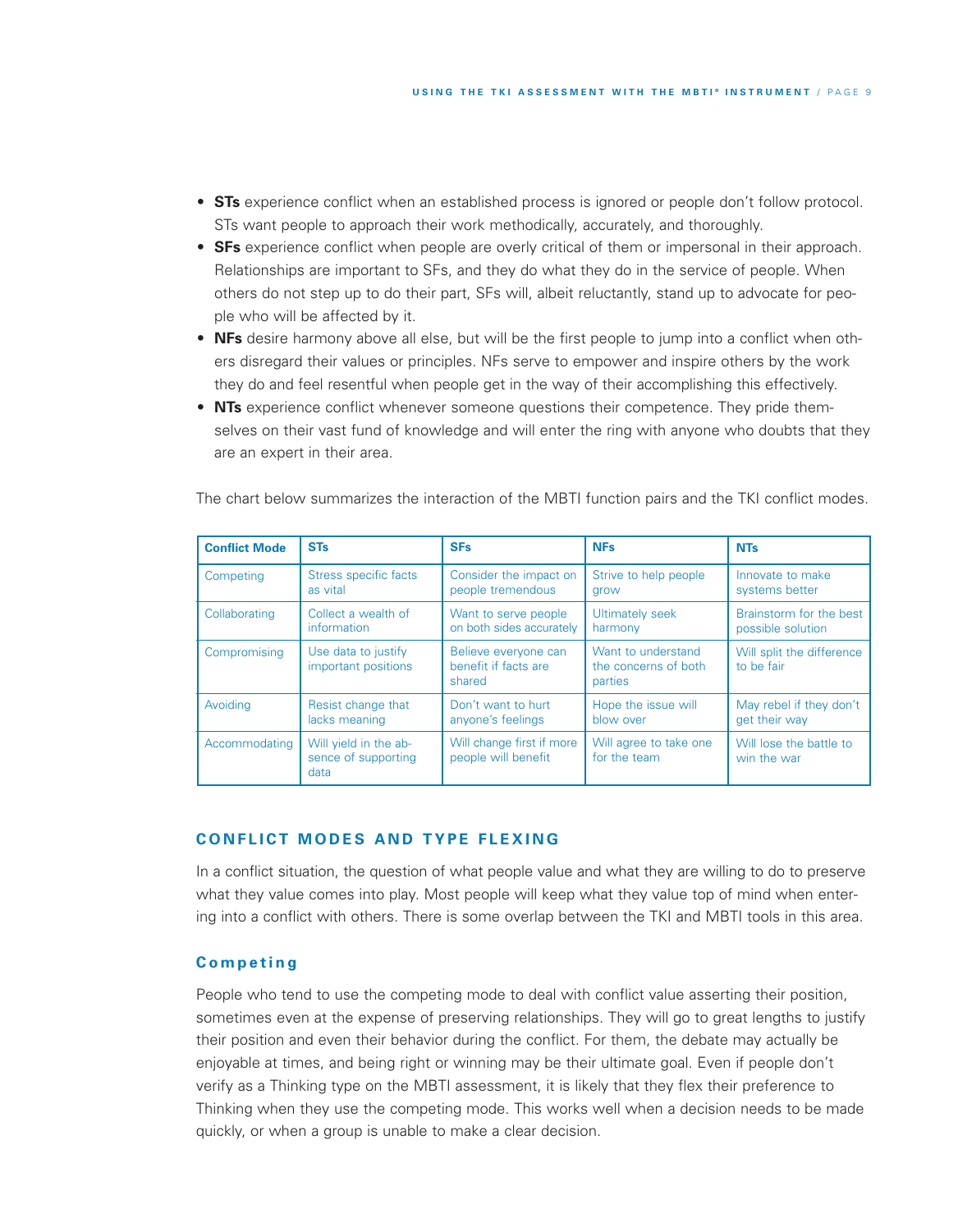## **C o l l a b o r a ti n g**

Collaborating is helpful when a win-win solution is a real possibility. When there is ample time to process the meaning and implications of a conflict, people may be more likely to use the collaborating mode. Collaborating may also be the preferred mode when relationships are vital to the functioning and well-being of the organization. Here it is important for people to flex to their Feeling preference. Furthermore, when buy-in is needed for successful execution of an idea, taking the time to collaborate may yield greater benefit than will using the competing mode or focusing on "winning" in the long term. People are likely to learn more from others when they are able to listen to one another's arguments and use their ability to collaborate. Ideally, the result is the best possible solution to the problem.

#### **C o m p r o m i s i n g**

When time is of the essence, people using the compromising mode are usually at least partially satisfied. Flexing to the Thinking preference to use negotiating skills is important when compromising, as is flexing to the Feeling preference to consider other people's needs and concerns. People who tend to lean on the compromising mode are trying to be fair, and are willing to give up a little bit if it means something better will be created in the long run. But they will not always be the ones to give it up—they expect the same in return from others down the line. The same conflict may resurface in the future with an opportunity for a different solution the next time.

## **Av o i d i n g**

Avoiding may be practical when there is no clear "win" in sight for either party involved in a conflict. People who tend to rely on the avoiding mode may feel so uncomfortable with conflict that they would rather tolerate their feelings of anger or disappointment than experience what they go through during conflict. There are times when using this mode is beneficial, such as when someone is being unreasonable and spending time trying to understand what that person wants is not productive. Avoiding may also be appropriate if the debate would be more meaningful at a later time when more information becomes available.

The challenge of using the avoiding mode is that people may end up feeling like they never get what they want or that things don't get resolved. People may tend to use the avoiding mode more when personal feelings are involved or if they think the other person is being irrational. Thinking types will need to flex their desire to win, and Judging types will need to flex their desire for closure. Extraverts may want to continue to talk it out but may need to force themselves to walk away from a difficult situation.

#### **A c c o m m o d a ti n g**

Often people who lean on the accommodating mode are trying to be helpful by deferring to someone with more experience or expertise. This mode can be used to save a relationship or to keep things on an even keel for a team. If you are in the minority during a conflict and people want to move forward regardless of your position, you will have to flex to your Perceiving and Intuition